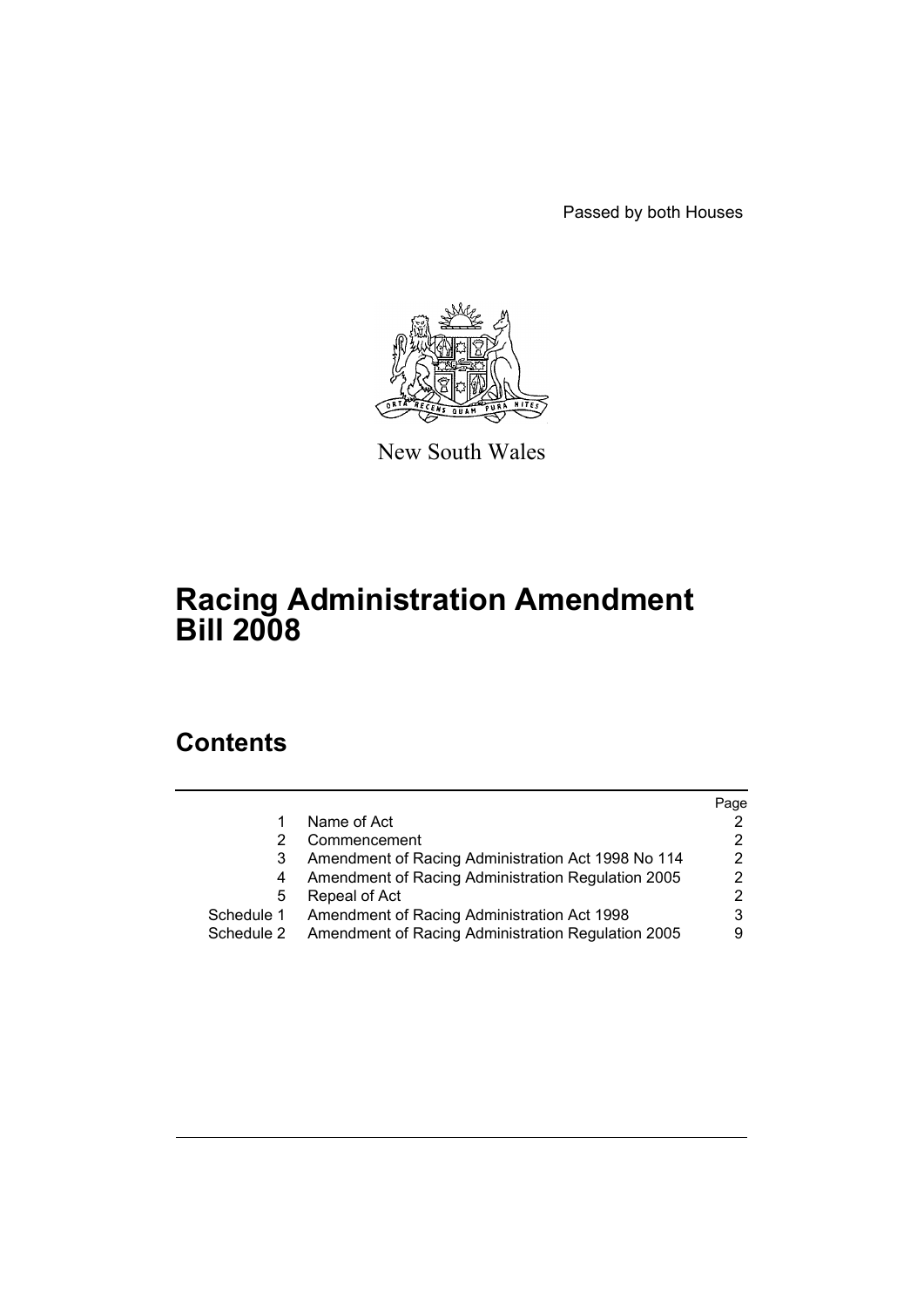*I certify that this public bill, which originated in the Legislative Assembly, has finally passed the Legislative Council and the Legislative Assembly of New South Wales.*

> *Clerk of the Legislative Assembly. Legislative Assembly, Sydney, , 2008*



New South Wales

# **Racing Administration Amendment Bill 2008**

Act No , 2008

An Act to amend the *Racing Administration Act 1998* and the *Racing Administration Regulation 2005* with respect to the publication of betting information, the advertising of betting information and betting services and the use of race field information; and for other purposes.

*I have examined this bill and find it to correspond in all respects with the bill as finally passed by both Houses.*

*Assistant Speaker of the Legislative Assembly.*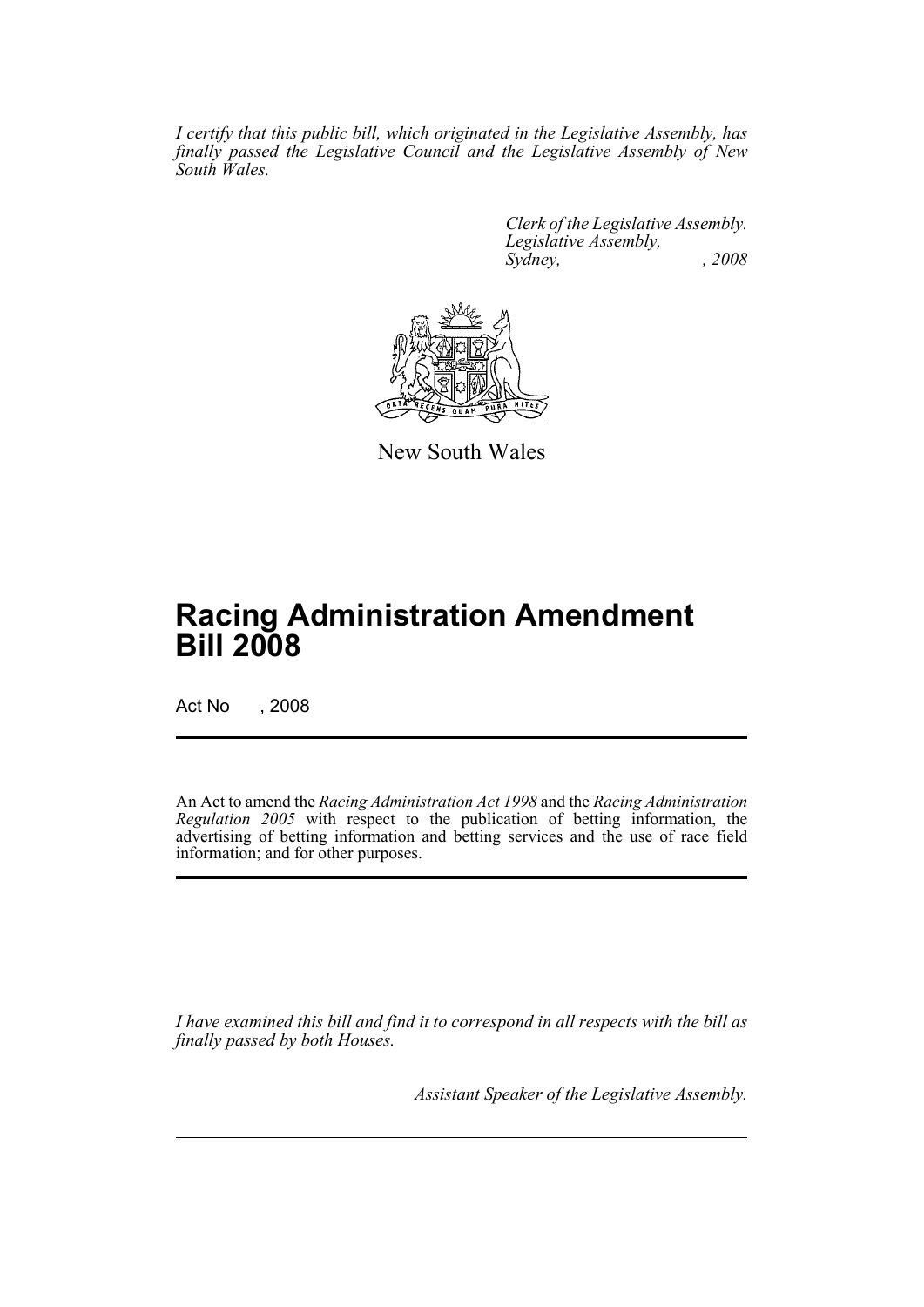### <span id="page-2-0"></span>**The Legislature of New South Wales enacts:**

#### **1 Name of Act**

This Act is the *Racing Administration Amendment Act 2008*.

#### <span id="page-2-1"></span>**2 Commencement**

This Act commences on the date of assent to this Act.

#### <span id="page-2-2"></span>**3 Amendment of Racing Administration Act 1998 No 114**

The *Racing Administration Act 1998* is amended as set out in Schedule 1.

#### <span id="page-2-3"></span>**4 Amendment of Racing Administration Regulation 2005**

The *Racing Administration Regulation 2005* is amended as set out in Schedule 2.

#### <span id="page-2-4"></span>**5 Repeal of Act**

- (1) This Act is repealed on the day following the day on which this Act commences.
- (2) The repeal of this Act does not, because of the operation of section 30 of the *Interpretation Act 1987*, affect any amendment made by this Act.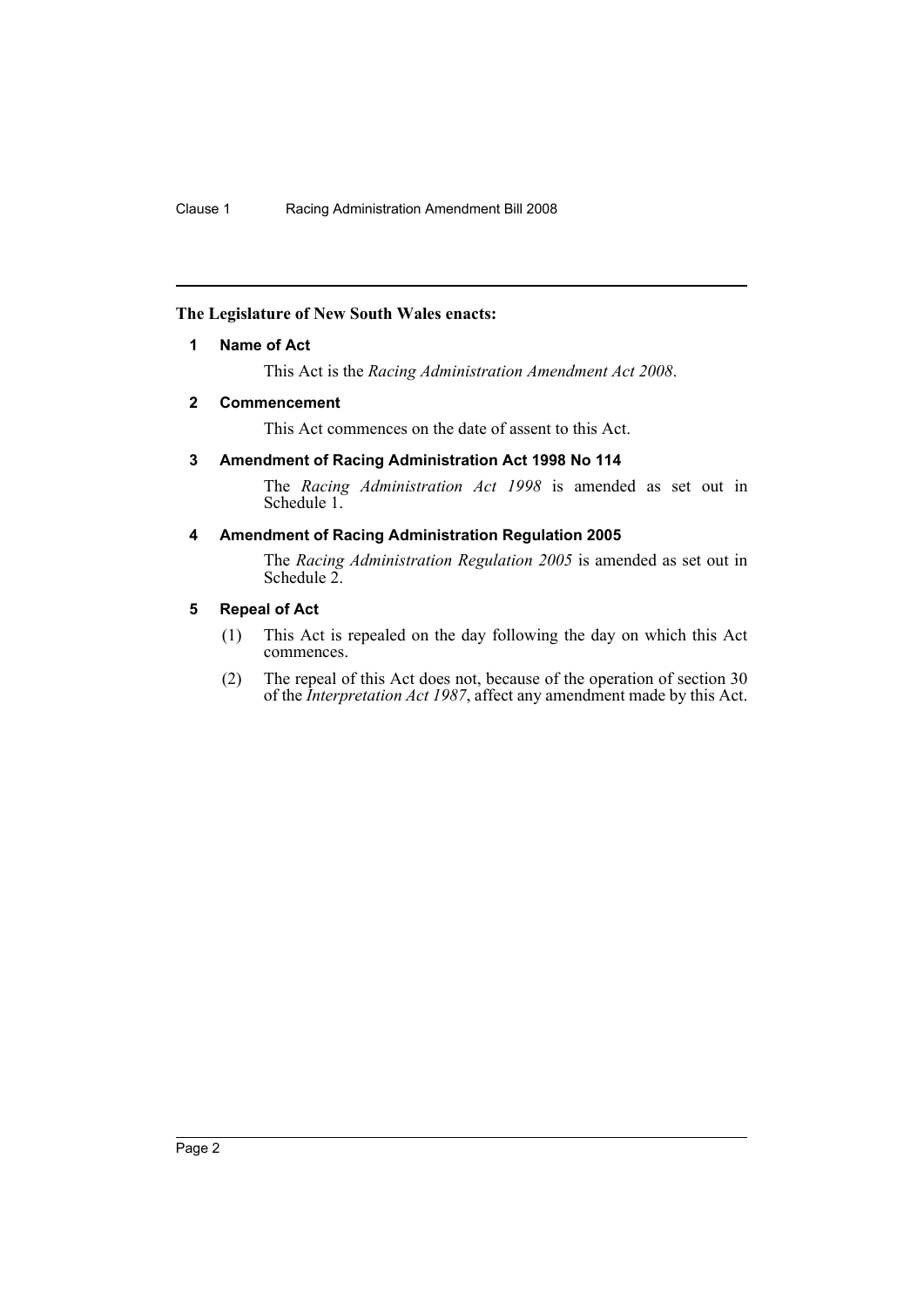Amendment of Racing Administration Act 1998 **Schedule 1** Schedule 1

# <span id="page-3-0"></span>**Schedule 1 Amendment of Racing Administration Act 1998**

(Section 3)

#### **[1] Section 27 Definitions**

Insert in alphabetical order:

*betting exchange* means a facility, electronic or otherwise, that enables persons:

- (a) to place or accept, through the operator of the facility, wagers with other persons, or
- (b) to place with the operator of the facility wagers that, on acceptance, are matched with opposing wagers placed with and accepted by the operator,

but does not include a facility, electronic or otherwise, that enables persons to place wagers only with a bookmaker or a totalizator.

*licensed wagering operator* means a wagering operator that holds a licence or authority (however described) under the legislation of this or any other State or Territory to carry out its wagering operations (whether in that State or Territory or elsewhere).

*totalizator* has the same meaning as in section 6 of the *Totalizator Act 1997*.

*wagering operator* means a bookmaker, a person who operates a totalizator or a person who operates a betting exchange.

#### **[2] Section 27**

Omit the definition of *NSW race field*. Insert instead:

*NSW race field information* means information that identifies, or is capable of identifying, the name or number of a horse or greyhound:

- (a) as a horse or greyhound that has been nominated for, or is otherwise taking part in, an intended race to be held at any race meeting on a licensed racecourse in New South Wales, or
- (b) as a horse or greyhound that has been scratched or withdrawn from an intended race to be held at any race meeting on a licensed racecourse in New South Wales.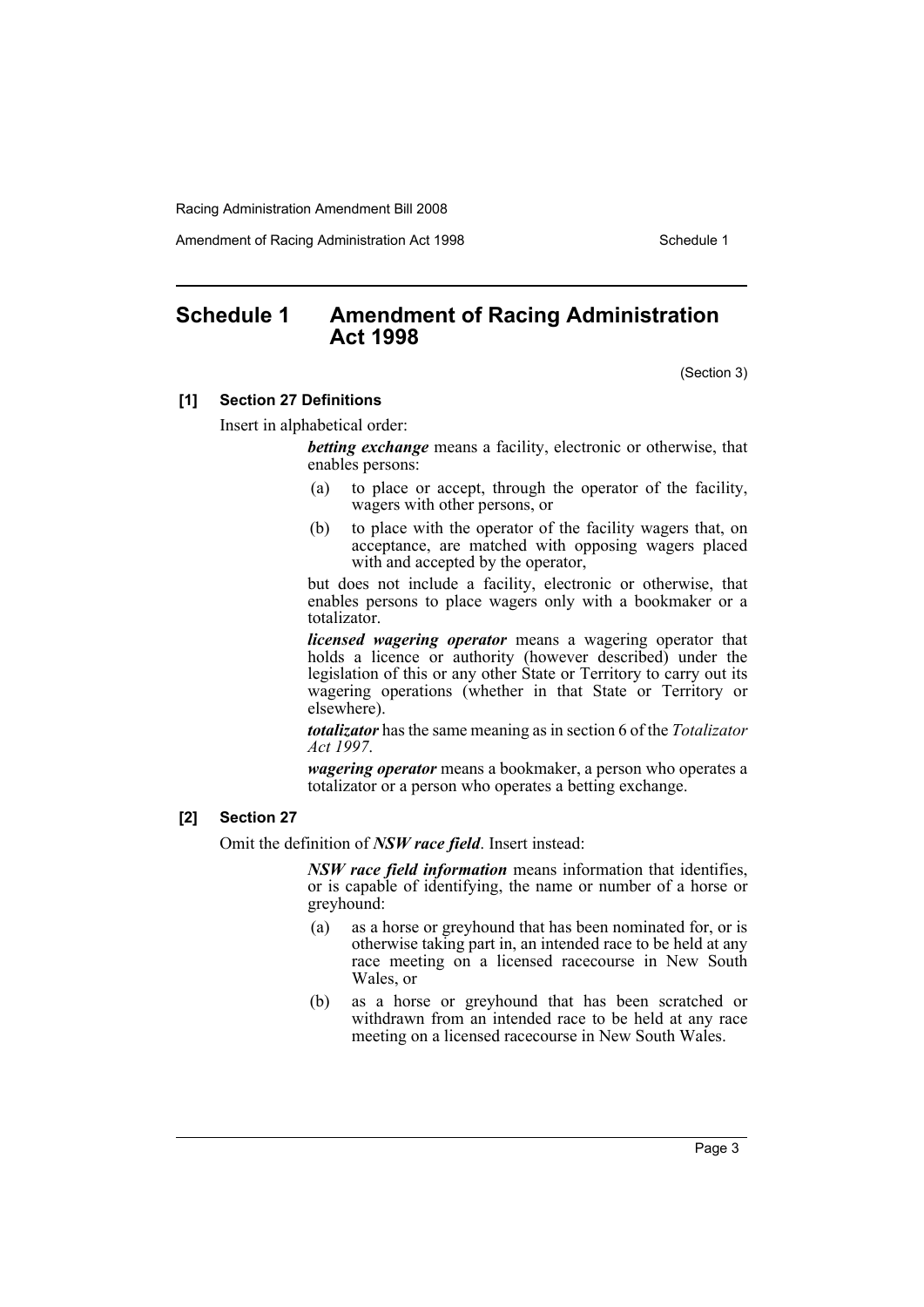#### **[3] Section 27**

Omit "*publication*" from the definition of *race field publication approval*. Insert instead "*information use*".

#### **[4] Section 28 Publication or advertising of certain dividends or betting odds not affected**

Omit the section.

#### **[5] Section 29 Publication of betting information**

Omit section 29 (2). Insert instead:

- (2) Subsection (1) does not operate to prohibit the publication of:
	- (a) betting information relating to a licensed wagering operator, or
	- (b) betting information (of the kind prescribed by the regulations) relating to a wagering operator (other than a licensed wagering operator) prescribed by the regulations.

#### **[6] Section 30 Advertising betting information and betting services**

Omit section 30 (2). Insert instead:

- (2) Subsection (1) does not operate to prohibit the publication of an advertisement relating to a licensed wagering operator.
- (2A) This section does not limit the operation of any regulations relating to responsible practices in the conduct of betting, including regulations restricting or prohibiting the conduct of promotions or other activities (including advertising).

#### **[7] Section 30 (3) (a)**

Omit the paragraph. Insert instead:

(a) to access the gambling operations carried on by any person other than a licensed wagering operator, or

#### **[8] Section 31 Premises used for publishing betting information or betting services**

Omit section 31 (2). Insert instead:

- (2) Subsection (1) does not apply in relation to:
	- (a) information of the kind referred to in section 29 (2), or
	- (b) any advertisement of the kind referred to in section 30 (2).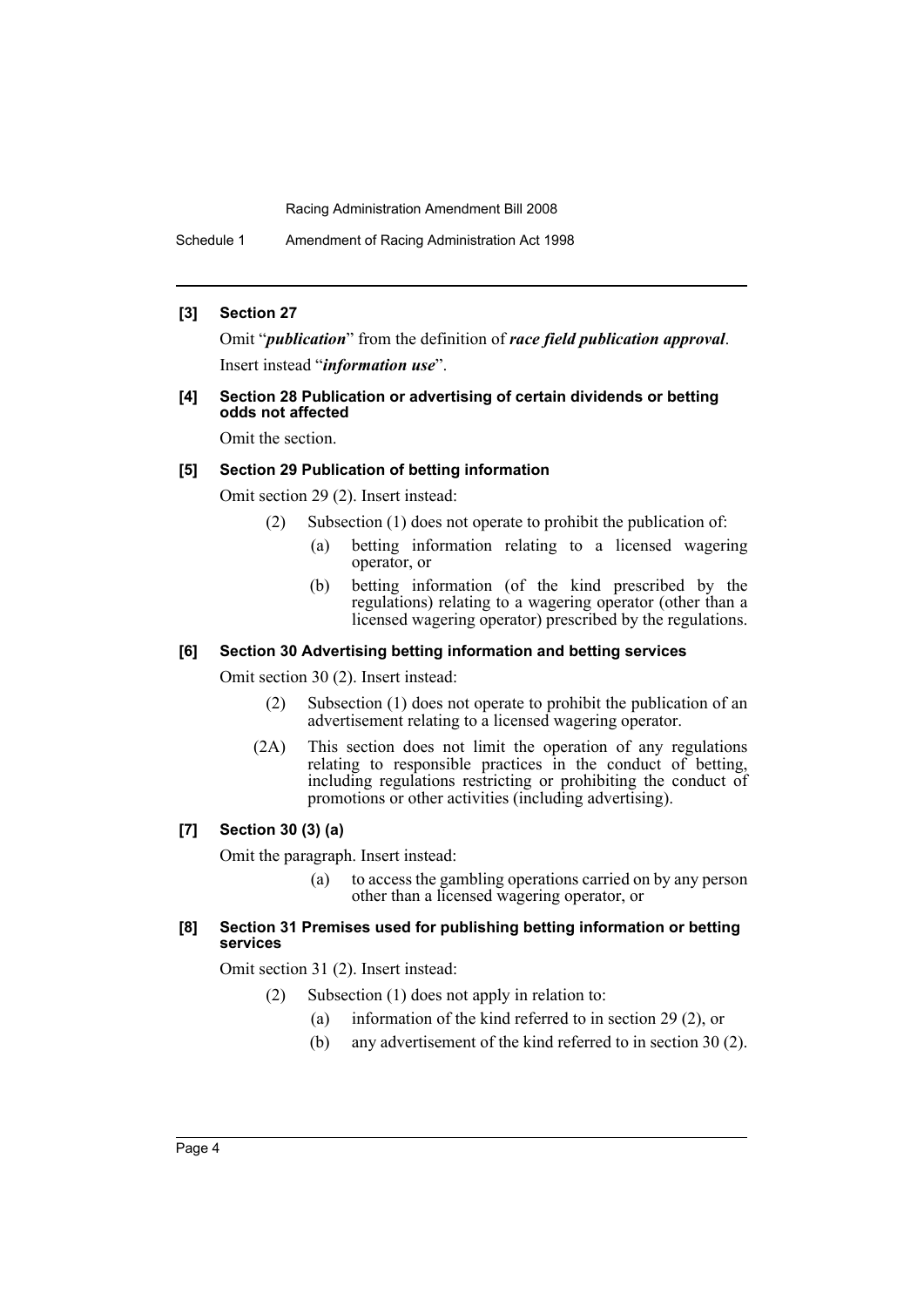## **[9] Section 32 Betting information provided by authorised persons** Omit the section.

#### **[10] Part 4, Division 3, heading**

Omit the heading to the Division. Insert instead:

## **Division 3 Use of NSW race field information**

#### **[11] Sections 32A and 33**

Omit section 33. Insert instead:

#### **32A Meaning of "use NSW race field information"**

For the purposes of this Division, a person *uses NSW race field information* only if the person, whether in Australia or elsewhere:

- (a) publishes any NSW race field information, or
- (b) communicates any NSW race field information to a person (regardless of whether the person already knew the information), or
- (c) acknowledges or confirms any NSW race field information communicated to the person (including acknowledging or confirming the information by accepting, or facilitating the making of, a bet), or
- (d) makes a written or electronic record (such as a betting ticket, statement of account or notice) that contains or refers to any NSW race field information (regardless of whether the record is communicated to any person), or
- (e) uses any NSW race field information in a manner prescribed by the regulations, or
- (f) causes any of the activities referred to in paragraphs  $(a)$ – $(e)$  to occur.

#### **33 Use of NSW race field information restricted**

- (1) A wagering operator or prescribed person must not use NSW race field information unless the wagering operator or person:
	- (a) is authorised to do so by a race field information use approval and complies with the conditions (if any) to which the approval is subject, or
	- (b) is authorised to do so by or under the regulations.

**Note.** In this Division, a *wagering operator* is defined to include a bookmaker, a person who operates a totalizator or a person who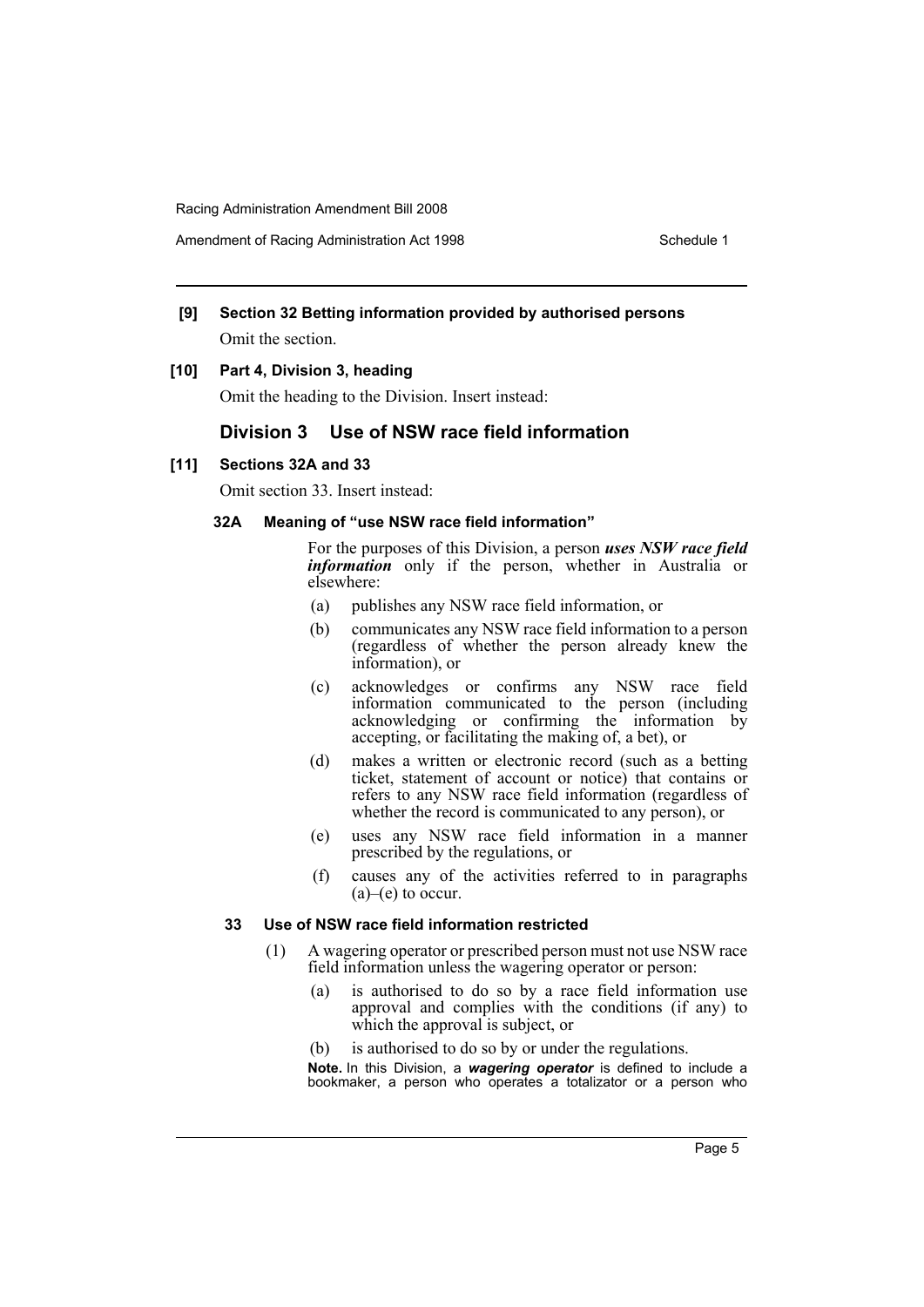operates a betting exchange (see section 27). *Bookmaker* is defined in section 4 to include any person who:

- (a) carries on the business of, or who acts as, a bookmaker, bookmaker's clerk or turf commission agent, or
- (b) gains, or endeavours to gain, a livelihood wholly or partly by betting or making wagers.

Maximum penalty:

- (a) in the case of a corporation—500 penalty units, or
- (b) in any other case:
	- (i) for a first offence—50 penalty units or imprisonment for 12 months (or both), and
	- (ii) for a second or subsequent offence—100 penalty units or imprisonment for 2 years (or both).
- (2) It is a defence to a prosecution for an offence against this section if a wagering operator proves that the use of NSW race field information:
	- (a) did not occur in connection with the making or accepting of a bet (or the offer to make or accept a bet), and
	- (b) did not occur in the course of the business of the wagering operator.
- (3) In this section, *prescribed person* means a person (or a person belonging to a class of persons) prescribed by the regulations.

#### **[12] Sections 33A–33D and 33F**

Omit "race field publication approval", "race field publication approvals" and "publication of race fields" wherever occurring.

Insert instead "race field information use approval", "race field information use approvals" and "the use of race field information", respectively.

### **[13] Sections 33A (1) and 33B (1)**

Omit "publish a NSW race field" wherever occurring.

Insert instead "use NSW race field information".

# **[14] Section 33B Applications for race field information use approvals**

Omit "the field" from section 33B (1). Insert instead "the information".

#### **[15] Section 33F Effect of race field information use approval limited**

Omit "publish the NSW race field".

Insert instead "use the NSW race field information".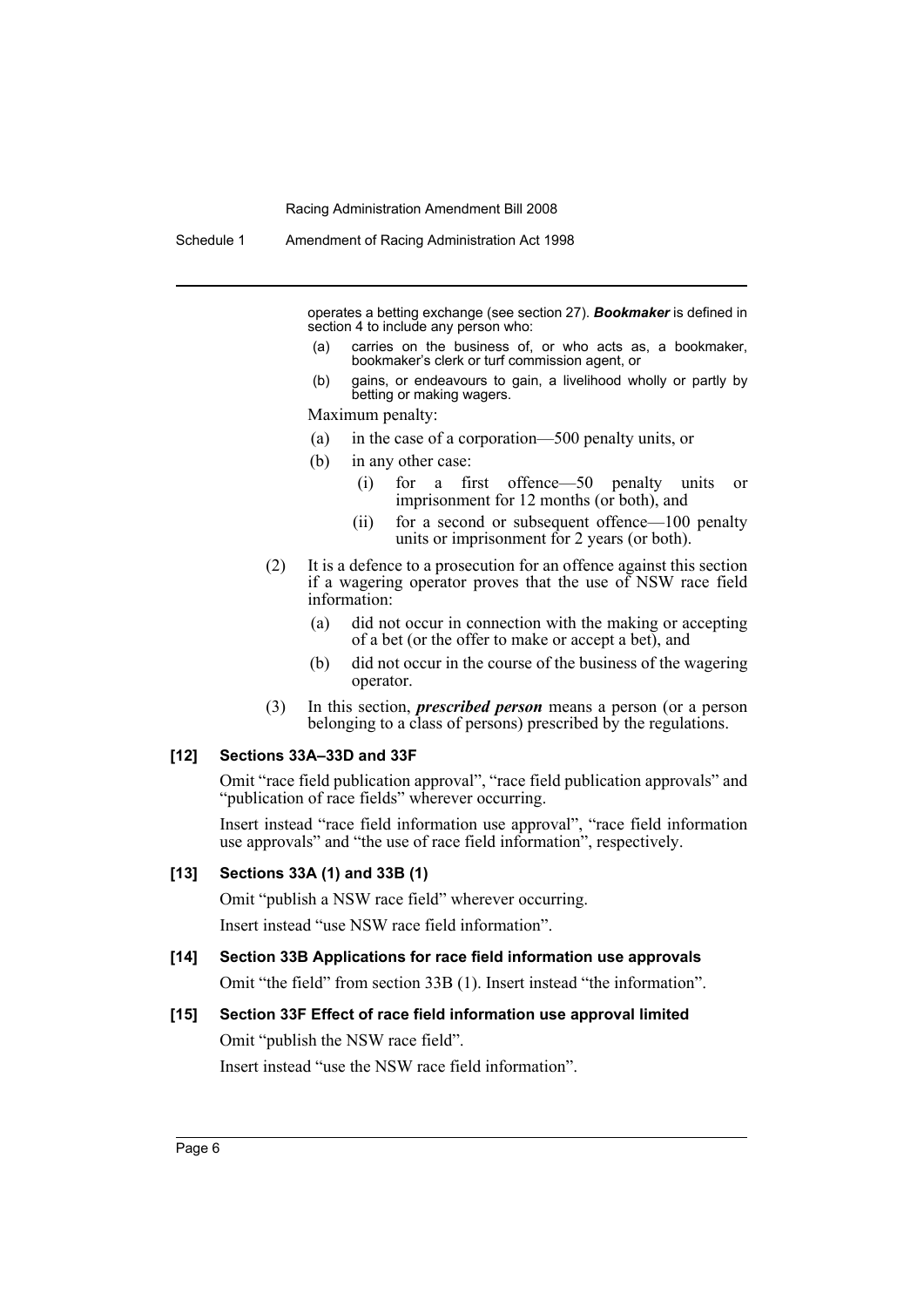Amendment of Racing Administration Act 1998 Schedule 1

#### **[16] Section 36 Evidence**

Insert after section 36 (2):

(2A) If a written publication or communication (including on the Internet) of NSW race field information refers to a person as being the person by whom or on whose behalf the publication or communication is made, the person so referred to is, in the absence of proof to the contrary, taken to have published or communicated the information.

#### **[17] Section 36 (3)**

Omit "subsection (2)". Insert instead "subsections (2) and (2A)".

#### **[18] Section 36 (3) and (4)**

Insert "or written publication or communication" after "advertisement" wherever occurring.

#### **[19] Section 40**

Insert after section 39:

#### **40 Certificate evidence**

In proceedings for an offence under section 33, a certificate purporting to be given by a relevant racing control body certifying that:

- (a) a specified wagering operator or other person was or was not the holder of a race field information use approval at a specified time or during a specified period, or
- (b) specified information is NSW race field information,

is admissible and is prima facie evidence of the particulars certified in and by the certificate.

### **[20] Schedule 1 Savings and transitional provisions**

Insert at the end of clause 1 (1):

the *Racing Administration Amendment Act 2008*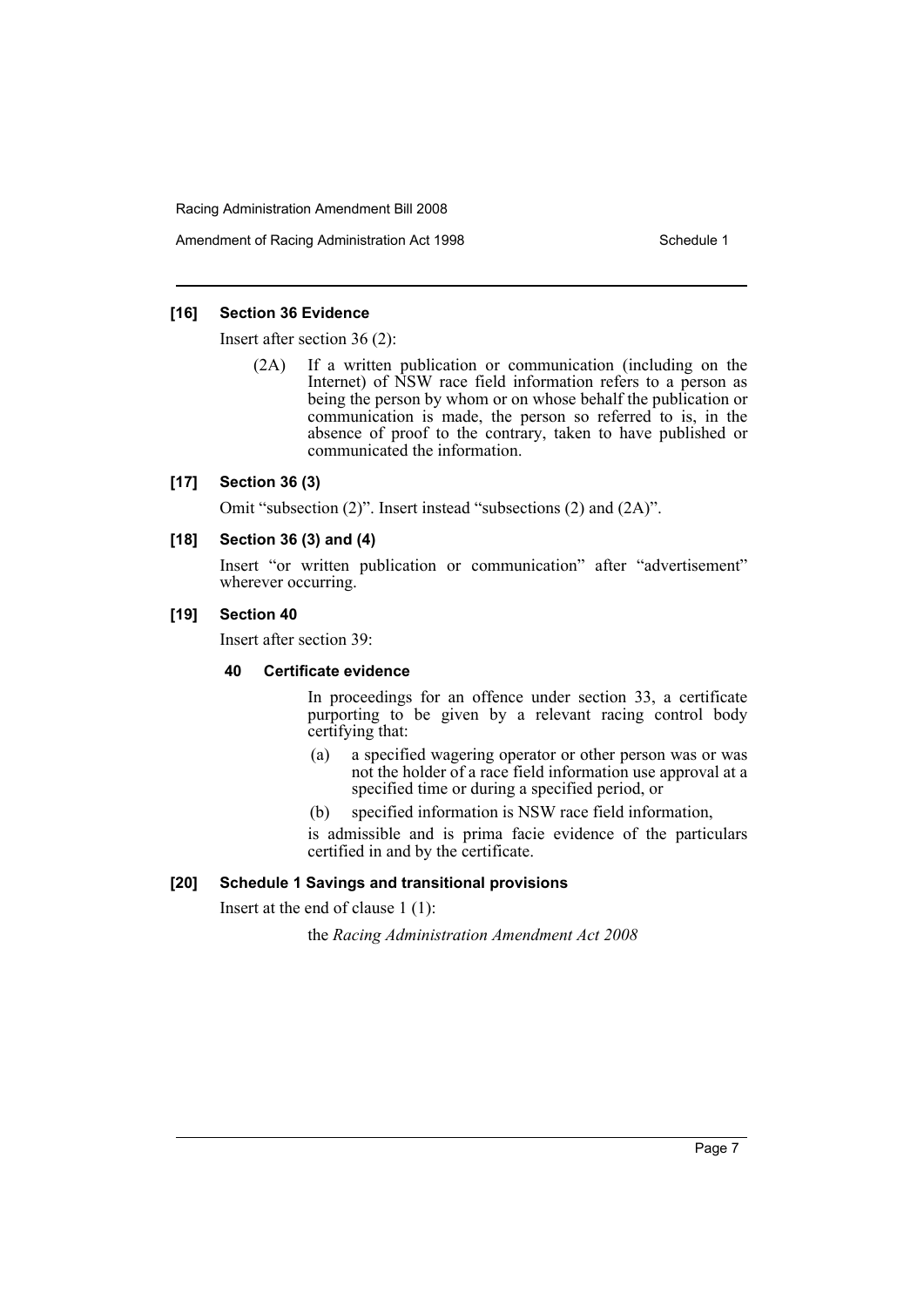Schedule 1 Amendment of Racing Administration Act 1998

## **[21] Schedule 1, Part 6**

Insert after Part 5:

## **Part 6 Provisions consequent on enactment of Racing Administration Amendment Act 2008**

#### **11 Definition**

In this Part:

*amending Act* means the *Racing Administration Amendment Act 2008*.

#### **12 Race field publication approvals deemed to be race field information use approvals**

- (1) A race field publication approval in force immediately before the commencement of the amending Act is taken, with all necessary modifications but subject to the regulations, to be a race field information use approval.
- (2) Without limiting subclause (1), such a race field publication approval that authorises a person to publish a NSW race field in respect of a specified race or class of races is taken to authorise the person to use NSW race field information in respect of that race or class of races.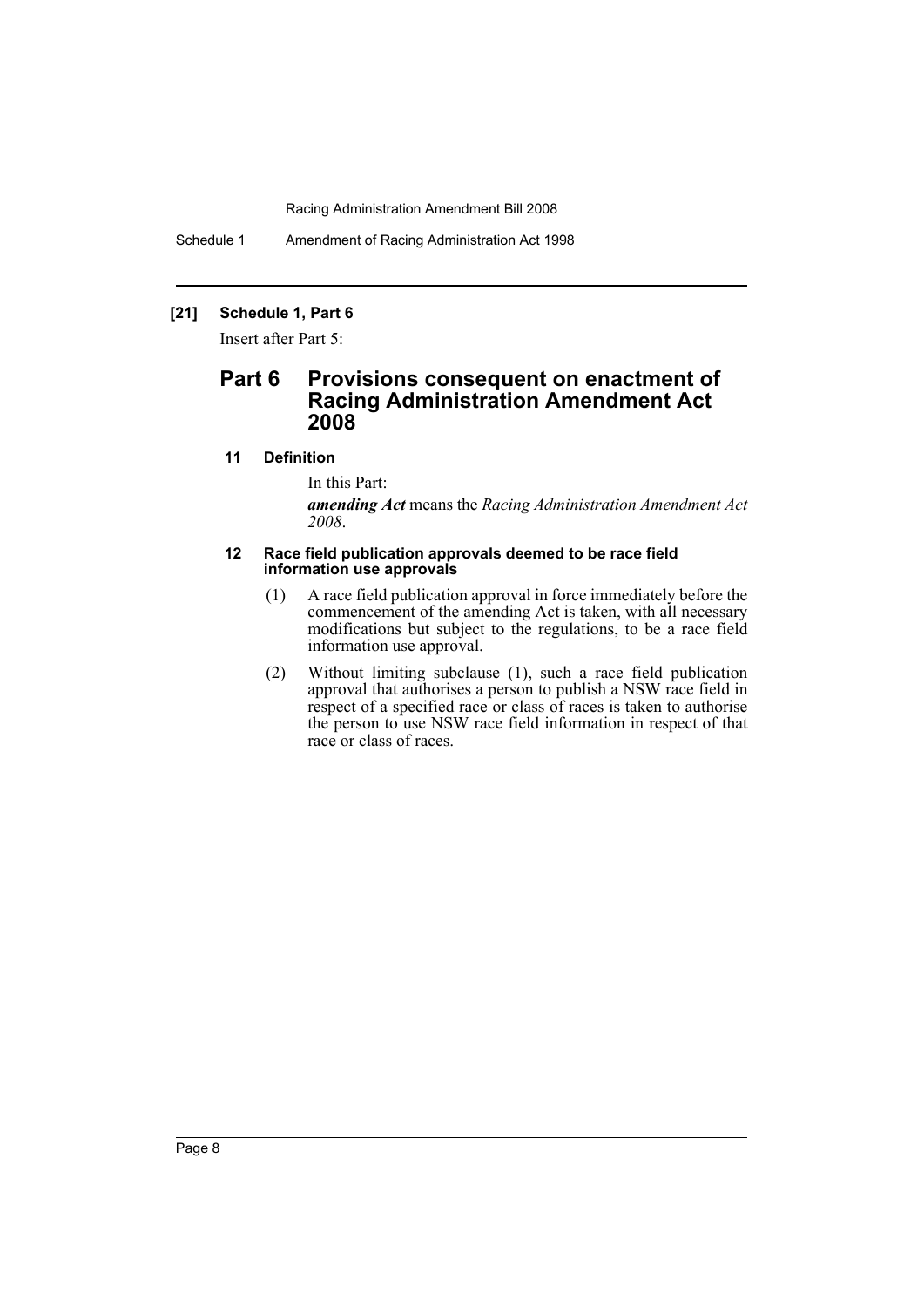Amendment of Racing Administration Regulation 2005 Schedule 2

# <span id="page-9-0"></span>**Schedule 2 Amendment of Racing Administration Regulation 2005**

(Section 4)

#### **[1] Clause 12 Prohibitions on gambling-related advertising**

Omit "licensed bookmaker" wherever occurring. Insert instead "licensed wagering operator".

#### **[2] Clause 12 (1) (h)**

Insert at the end of clause  $12(1)(g)$ :

, or

(h) that offers any credit, voucher or reward as an inducement to participate, or to participate frequently, in any gambling activity (including as an inducement to open a betting account).

#### **[3] Clause 12 (3)**

Omit " $(a)$ – $(g)$ ". Insert instead " $(a)$ – $(h)$ ".

#### **[4] Part 3, heading**

Omit the heading to Part 3. Insert instead:

## **Part 3 Use of NSW race field information**

#### **[5] Clause 14 Interpretation**

Omit "race field publication approval" from the definition of *approval* in clause 14 (1).

Insert instead "race field information use approval".

#### **[6] Clause 14 (1)**

Omit the definitions of *betting exchange*, *licensed wagering operator*, *totalizator* and *wagering operator*.

#### **[7] Clause 15 Authorisations to use NSW race field information: section 33 (1) (b)**

Omit "following publications of NSW race fields, whether in New South Wales or elsewhere," from clause 15 (1).

Insert instead "following uses of NSW race field information, whether in Australia or elsewhere,".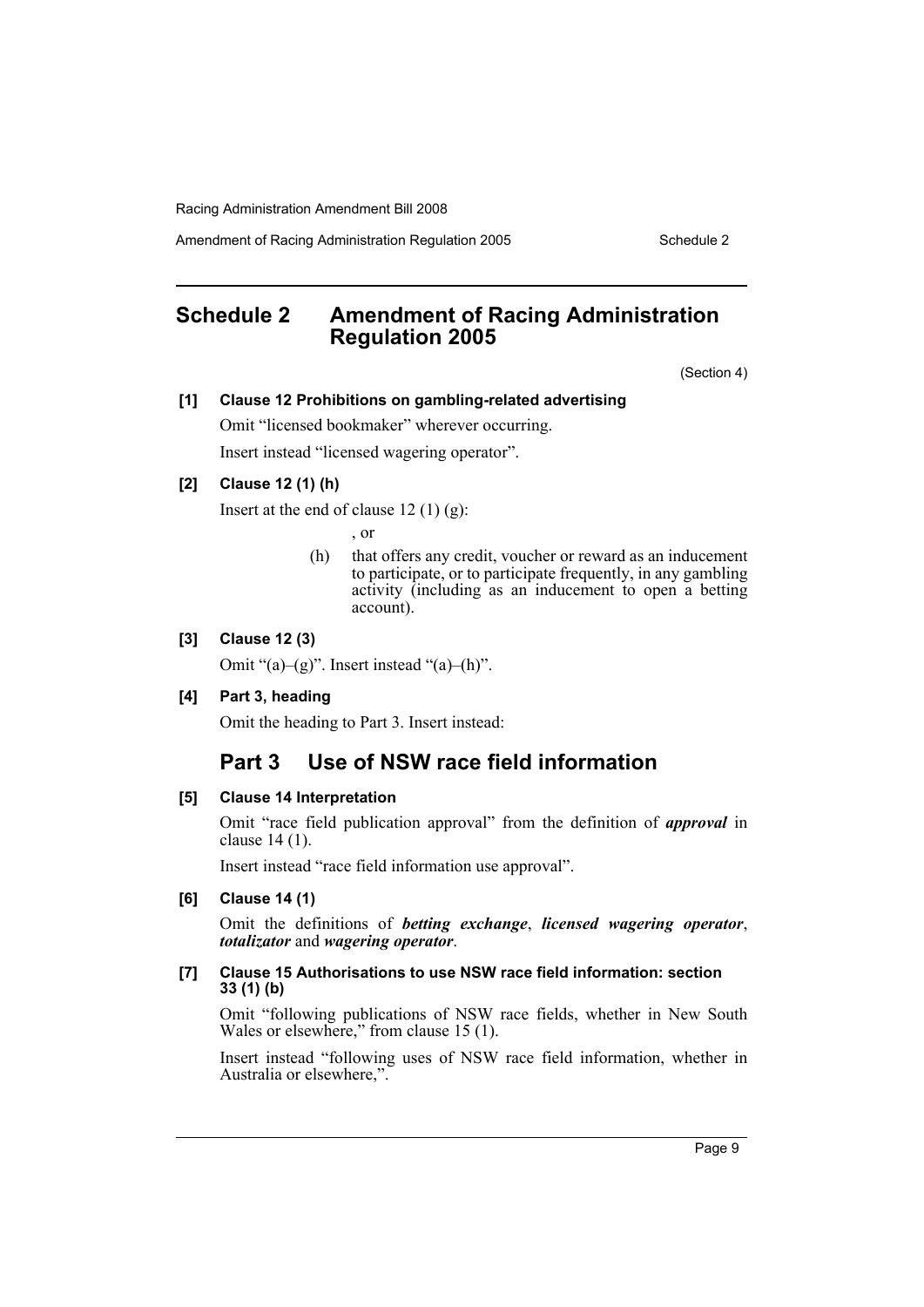Schedule 2 Amendment of Racing Administration Regulation 2005

#### **[8] Clause 15 (1) (a)–(e)**

Omit "publication" and "publications" wherever occurring. Insert instead "use" and "uses" respectively.

### **[9] Clause 16 Fees for race field information use approvals: section 33A (2) (a)**

Omit "publication in Australia of a NSW race field" in clause 16 (2) (a). Insert instead "use in Australia of NSW race field information".

### **[10] Clause 16 (2) (b)**

Omit "publication of a NSW race field".

Insert instead "use of NSW race field information".

### **[11] Clause 16, note**

Omit "publications". Insert instead "information use".

### **[12] Clause 17 Other conditions on race field information use approvals: section 33A (2) (b)**

Omit "publication" from clause 17 (b). Insert instead "use".

#### **[13] Clause 19 Applications for race field information use approvals: section 33B (2)**

Omit clause 19 (1) (c) (ii). Insert instead:

(ii) details of the proposed use or uses of NSW race field information (including the race or class of races to which the approval is to relate and the time and manner of use), and

### **[14] Clause 19 (1) (d) (iii)**

Omit the subparagraph. Insert instead:

(iii) details of the applicant's history of wagering operations and uses of NSW race field information (including details of the applicant's past wagering turnover in relation to racing in New South Wales),